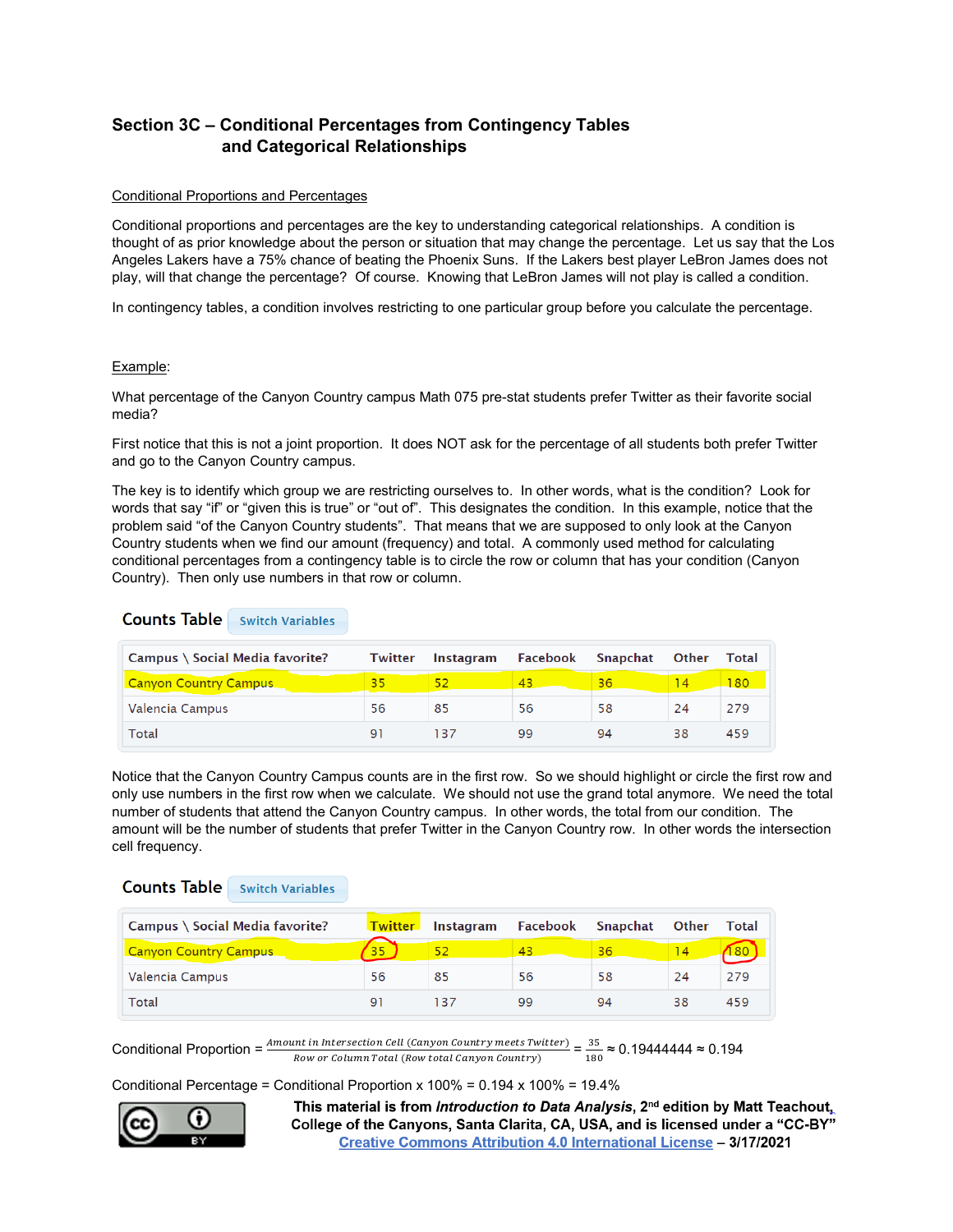So 19.4% of the Canyon Country pre-stat students prefer Twitter as their favorite social media.

We can also have StatKey calculate conditional proportions for us by using the "row" and "column" proportion buttons. We need to ask ourselves if the condition is a row or a column? In the last question we were restricting ourselves to only Canyon Country students. This is a row. Since the condition is a row, we should click the "row" proportion button. If the condition had been a column, we would have clicked on the "Column" proportion button.

| Campus \ Social Media favorite?                                       | <b>Twitter</b>            | Instagram        | <b>Facebook</b> | <b>Snapchat</b> | Other | <b>Total</b>      |
|-----------------------------------------------------------------------|---------------------------|------------------|-----------------|-----------------|-------|-------------------|
| <b>Canyon Country Campus</b>                                          | 35                        | 52               | 43              | 36              | 14    | 180               |
| Valencia Campus                                                       | 56                        | 85               | 56              | 58              | 24    | 279               |
| Total                                                                 | 91                        | 137              | 99              | 94              | 38    | 459               |
|                                                                       |                           |                  |                 |                 |       |                   |
| <b>Row</b><br>Column<br>Campus \ Social Media favorite?               | Overall<br><b>Twitter</b> | <b>Instagram</b> | <b>Facebook</b> | <b>Snapchat</b> | Other |                   |
|                                                                       | Q.194                     | 0.289            | 0.239           | 0.2             | 0.078 | -1                |
| <b>Proportions</b><br><b>Canyon Country Campus</b><br>Valencia Campus | 0.201                     | 0.305            | 0.201           | 0.208           | 0.086 | <b>Total</b><br>n |

## Notice that all of the rows add up to 1 (100%). This confirms that the computer is calculating the conditional proportions for the rows. We are looking for the proportion of Canyon Country pre-stat students that prefer Twitter. Notice the answer we are looking for is given in the intersecting cell. If we restrict ourselves to considering only the Canyon Country students, 0.194 or 19.4% of them prefer twitter. This is the same answer we got earlier in the section.

## Example:

What proportion of the Snapchat math 075 pre-stat students attend the Valencia campus?

To answer this we need to recognize that we are no longer considering all the students. We are restricting our proportion to considering only the Snapchat students ("out of"). Notice that the student that prefer Snapchat are in a column. Since the condition is preferring Snapchat, we should only use numbers in the Snapchat column to calculate the proportion. Notice we highlighted the numbers in Snapchat column. The total will now be the total number of Snapchat students and the amount will be the amount of Snapchat students that attend the Valencia campus.

## **Counts Table** Switch Variables

**Counts Table** Switch Variables

| Campus \ Social Media favorite? | <b>Twitter</b> | <b>Instagram</b> | Facebook | Snapchat | <b>Other</b> | Total |
|---------------------------------|----------------|------------------|----------|----------|--------------|-------|
| <b>Canyon Country Campus</b>    | 35             | 52               | 43       | 36       | 14           | 180   |
| Valencia Campus                 | 56             | 85               | 56       | 58       | 24           | 279   |
| Total                           | 91             | 137              | 99       |          | 38           | 459   |

Conditional Proportion =  $\frac{Amount \text{ in } Interest \text{ on } Cell \text{ (Snapchat } meets \text{ Valencat})}{Row \text{ or Column Total (column total Snapchat)}} = \frac{58}{94} \approx 0.617021276 \approx 0.617$ 

Conditional Percentage = Conditional Proportion x 100% = 0.617 x 100% = 61.7%

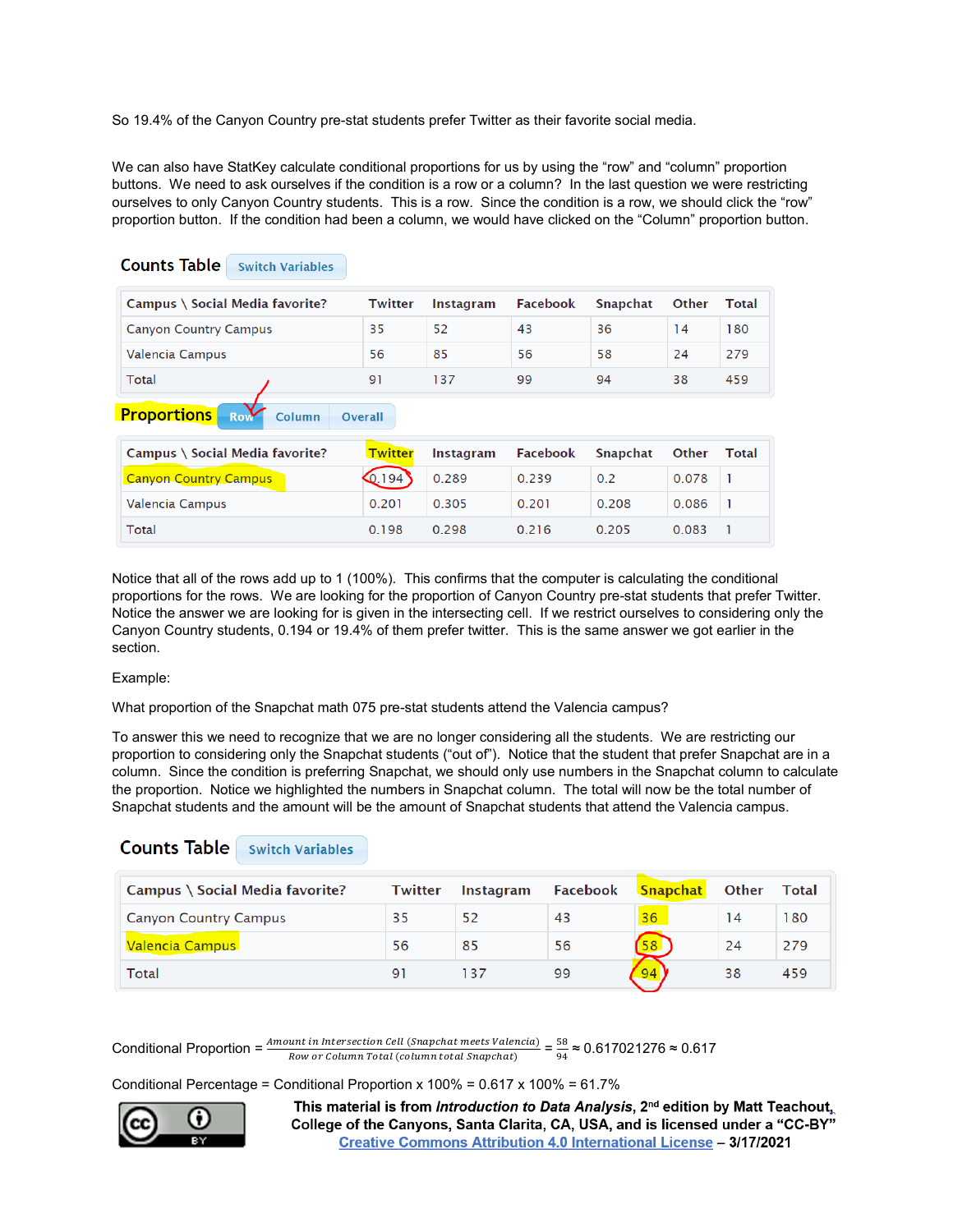We can also use StatKey to find the proportion of the Snapchat math 075 pre-stat students attend the Valencia campus. Notice our condition is now Snapchat ("out of"). This is a column so I will click the "column" proportion button in StatKey.

## **Counts Table** Switch Variables

| Campus \ Social Media favorite? | Twitter | Instagram | Facebook | Snapchat | <b>Other</b> | Total |
|---------------------------------|---------|-----------|----------|----------|--------------|-------|
| <b>Canyon Country Campus</b>    | 35      | 52        | 43       | 36       | 14           | 180   |
| Valencia Campus                 | 56      | 85        | 56       | 58       | 24           | 279   |
| Total                           | Q 1     |           | 99       | 94       | 38           | 459   |

#### **Proportions** Row **Column Overall**

| Campus \ Social Media favorite? | <b>Twitter</b> | <b>Instagram</b> | Facebook | Snapchat | Other | Total |
|---------------------------------|----------------|------------------|----------|----------|-------|-------|
| <b>Canyon Country Campus</b>    | 0.385          | 0.38             | 0.434    | 0.383    | 0.368 | 0.392 |
| Valencia Campus                 | 0.615          | 0.62             | 0.566    | (0.617)  | 0.632 | 0.608 |
| Total                           |                |                  |          |          |       |       |

Notice that when we click the "Column" proportion button, all of the columns add up to 1 (100%). This lets us know that StatKey has calculated all of the conditional proportions for the columns.

The conditional proportion we are looking for is where Snapchat and Valencia intersect. 0.617 or 61.7%. Notice this is the same answer as our earlier calculation.

Note: Categorical data is often given to a data scientist as a contingency table with summary counts. Most data scientists do not calculate things by hand. Recall that in section 3A, we learned we can type in an existing contingency table into StatKey using commas. Typing the table into StatKey allows us to not only have access to the stacked bar chart, but also the proportion button that can calculate proportions automatically for us.

## Relationship Principle

Let us go back to the LeBron James example. The key to understanding categorical relationships is to judge how close or far apart conditional percentages are.

Chances of Los Angeles Lakers beating the Phoenix Suns if LeBron James plays  $\approx 75\%$ Chances of Los Angeles Lakers beating the Phoenix Suns if LeBron James does not play ≈ 25%

These percentages are significantly different, so it tells us that the condition of LeBron James playing in the game is related to the Lakers winning.

Note: Does this mean that Lebron playing is the only factor that CAUSES the Lakers to win? No. Remember related (associated) does NOT prove cause and effect. There are many confounding variables that go into the Lakers winning or losing. (Health of Lebron, Health of other players, the team the Lakers are playing, home game or away game, Number of games played, etc…) We can say that LeBron James playing is related to the Lakers winning, but the data does not prove that Lebron James playing is the only factor that causes the Lakers to win.